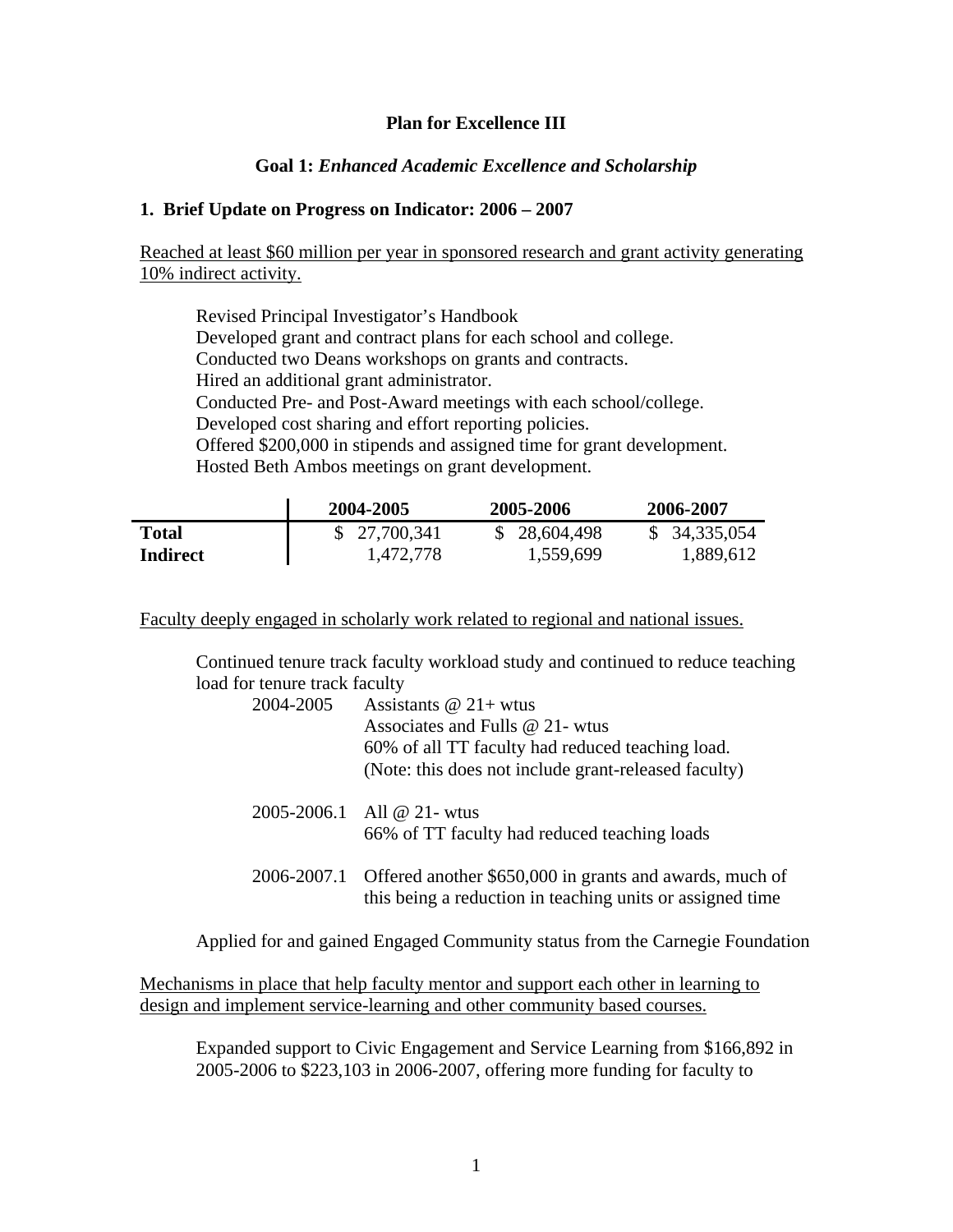participate in action research grants, civic engagement projects, and faculty mentoring for service learning projects.

A strengthened General Education Program through development and implementation of of an outcomes assessment plan monitored by the General Education Committee.

Plan to be completed in May 2007.

Q-Dogs are meeting to recommend Qualities Desired of Graduating Seniors. This report may also impact the General Education Assessment planning process.

### Completed the Henry Madden Library

Construction on track. Dean McDonald and staff are developing plans for the move and are considering the expansion of several services in the HML. For example, incorporating the CETL demonstration classroom.

Created classroom improvements including ADA accessibility and enhanced classroom technologies.

Purchased a streaming video program for Digital Campus.

Launched the Assistive Technology Initiative: retrofitted and launched 43 websites in the Clean up the Web Campaign, planning for accessible instructional materials, and for procurement of accessible technologies. Will have developed campus plan by June 2007.

### Additional Efforts Designed to Support Faculty and Enhance Excellence

Initiated and administered an Equity Raise Program: 159 tenure track faculty awarded \$697,500 in raises

Lifted starting salary offers in all schools and colleges

Revised New Faculty Orientation for Fall 2006: the Fall Wednesday series

Planning a Three Day New Faculty Orientation in Fall 2007 with+ 2 seminars

Continued work with Personnel Committee on student ratings of faculty performance in the classroom. Hosted Raul Arreola who presented current research on student ratings. Considering at how these measures provide opportunities for faculty development.

Revised the Retention, Tenure, and Promotion process.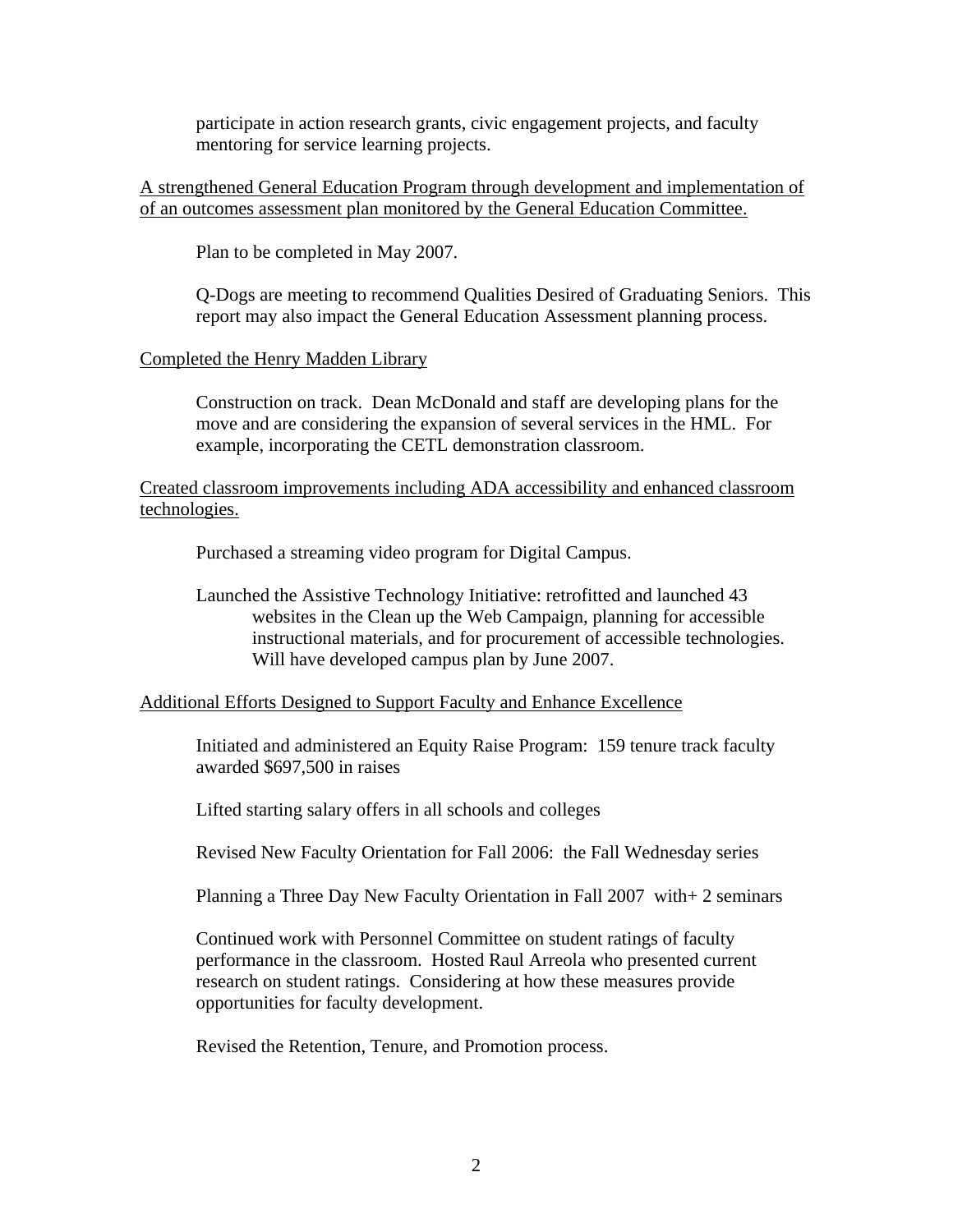Hosted George Kuh who focused on the relationship between engagement and learning. Added five faculty to the Student Success Task Force.

Hosted Department Chair Retreats this spring and last on being an effective chair, the hiring and retention of diverse faculty, and hiring and retaining faculty without visas. Also hosting Department Chair lunches with the Provost in smaller groups.

Searching for the Next Generation of Academic Leadership: Dean of Engineering Dean of Science and Mathematics Dean of Graduate Division AVP for Academic Personnel Planning for search for Associate Provost in Fall 07

Developed a budget planning process for Academic Affairs to better forecast allocation to schools and colleges earlier.

### **2. Proposed Steps for Next Year**

1. Continue to work with Deans on addressing starting salary offers in all schools and colleges

2. Continue workload study and considering appropriate reductions teaching load for tenure track faculty in 2007-2008

3. Continue to refine New Faculty Orientation

4. Consider expansion of professional development services to faculty through CETL and Academic Personnel.

5. Through the Office of Grants and Sponsored Research, work with each School and College to update plans for grant and contract development for the next five years. Continue increasing volume and Indirect Cost Recovery. Develop plans for intellectual property and technology transfer contracts.

6. Continue efforts to tie engagement to learning and expand number of service hours given by the university to the community.

7. Develop and begin to implement or pilot a plan for improving the data provided by student ratings of faculty performance.

8. Continue to consider the relationship between engagement and learning. Look into alternative approaches to Roadmapping for students and majors.